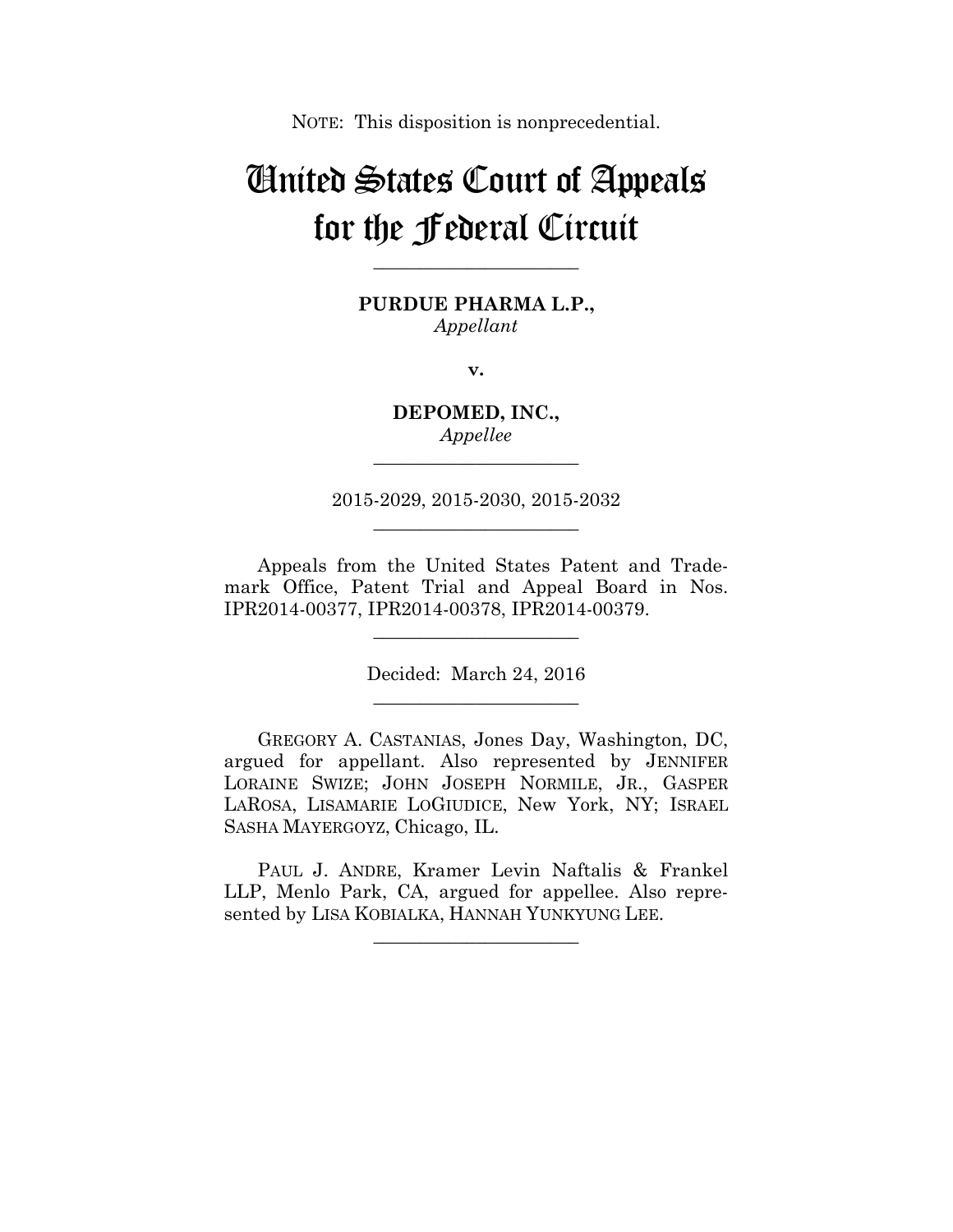## Before PROST, *Chief Judge,* NEWMAN and LOURIE, *Circuit Judges*.

## LOURIE, *Circuit Judge*.

Purdue Pharma L.P. ("Purdue") appeals from the final written decisions of the United States Patent and Trademark Office ("PTO") Patent Trial and Appeal Board ("the Board") affirming the patentability of all of the challenged claims of U.S. Patent 6,340,475 ("the '475 patent") and U.S. Patent 6,635,280 ("the '280 patent") in three related *inter partes* review proceedings. *See Purdue Pharma L.P. v. Depomed, Inc.*, No. IPR2014-00377, 2015 WL 4150832 (P.T.A.B. July 8, 2015) ("*Purdue I*"); *Purdue Pharma L.P. v. Depomed, Inc.*, No. IPR2014-00378, 2015 WL 4150833 (P.T.A.B. July 8, 2015) ("*Purdue II*"); *Purdue Pharma L.P. v. Depomed, Inc.*, No. IPR2014-00379, 2015 WL 4150834 (P.T.A.B. July 8, 2015) ("*Purdue III*"). Because the Board did not err in determining that Purdue, the petitioner, failed to prove that the challenged claims are unpatentable as obvious over the cited prior art, we *affirm*.

### **BACKGROUND**

Depomed, Inc. ("Depomed") owns the '475 and '280 patents, which share the same specification in relevant part, and are both directed to a controlled-release oral dosage form of a soluble drug and a method of use thereof. The claimed dosage form comprises a solid matrix of polymers with the drug dispersed therein. After dosing orally, the polymeric matrix swells as a result of imbibition of water to promote its retention in the stomach during the fed state, *viz.*, in the presence of food, and remains substantially intact when the drug is released in the stomach. Accordingly, the claimed dosage form allows a soluble drug to be administered orally in a way that prolongs its release. That prolonged release reduces the risk of transient overdosing and controls the drug dosage to safer and more effective levels over an extended period of time.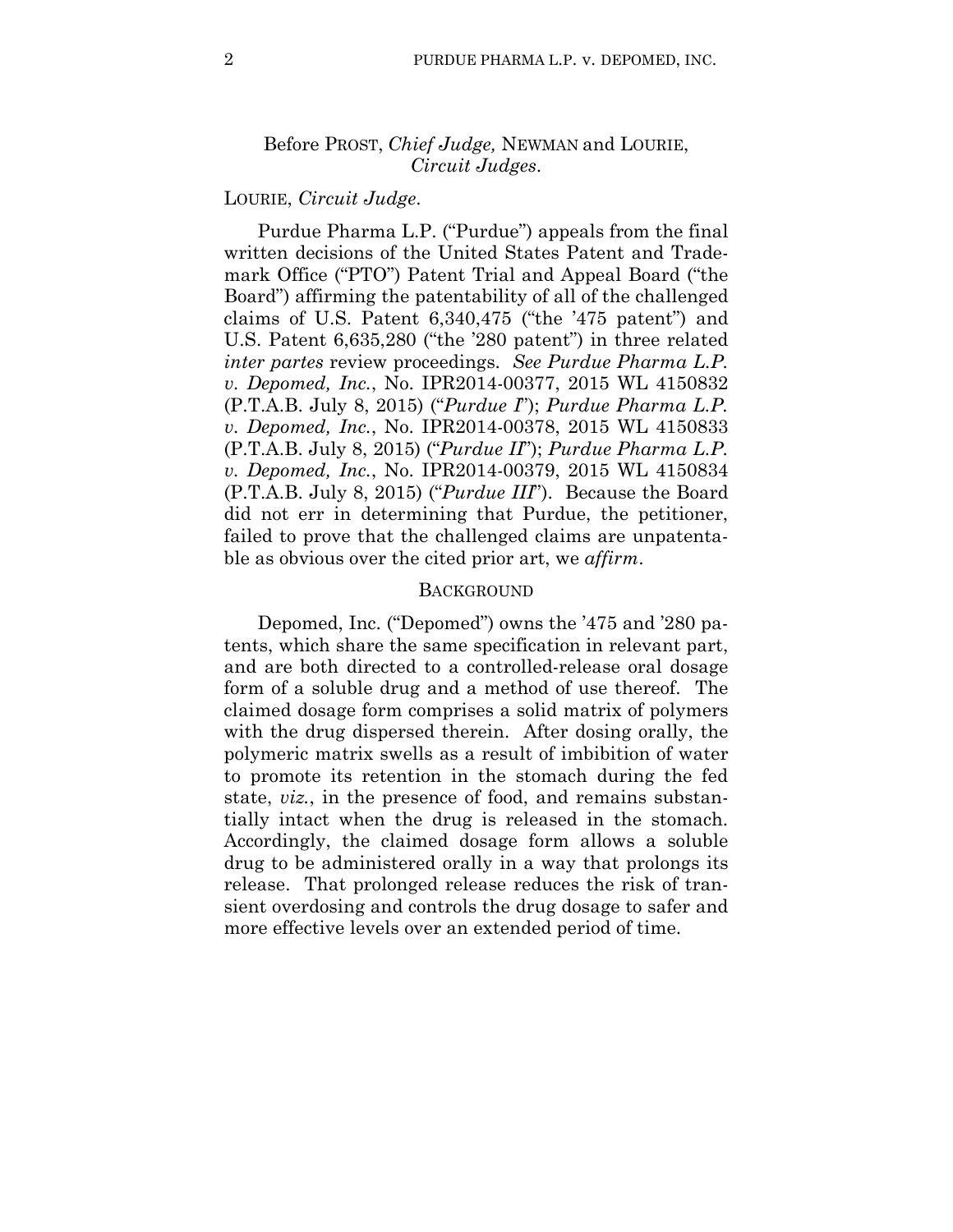In 2013, Depomed sued Purdue in the United States District Court for the District of New Jersey, alleging infringement of the '475 and '280 patents. Purdue then filed three petitions at the PTO requesting *inter partes* review of the asserted claims on grounds that those claims are unpatentable as, *inter alia*, obvious over Baveja *et al.*, *Zero-Order Release Hydrophilic Matrix Tablets of β-Adrenergic Blockers*, 39 Int'l J. Pharmaceutics 39 (1987) ("Baveja"), U.S. Patent 5,582,837 ("Shell"), and other references. In July 2014, the Board instituted three separate proceedings to review the patentability of the following claims: (1) claims 1, 8–10, 13–15, 43, 45, and 46 of the '280 patent; (2) claims 1, 8–10, 13–15, 61, and 62 of the '475 patent; and (3) claims 43, 54, 55, 57, 58, and 66 of the '475 patent. The district court stayed the litigation pending the Board's review.

Claims 1 and 43 of the '475 patent are representative of the challenged claims and read as follows:

1. A controlled-release oral drug dosage form for releasing a drug whose solubility in water is greater than one part by weight of said drug in ten parts by weight of water,

said dosage form comprising a solid polymeric matrix with said drug dispersed therein at a weight ratio of drug to polymer of from about 15:85 to about 80:20,

said polymeric matrix being one that swells upon imbibition of water thereby attaining a size large enough to promote retention in the stomach during said fed mode ["the swelling limitation"],

that releases said drug into gastric fluid by the dissolution and diffusion of said drug out of said matrix by said gastric fluid,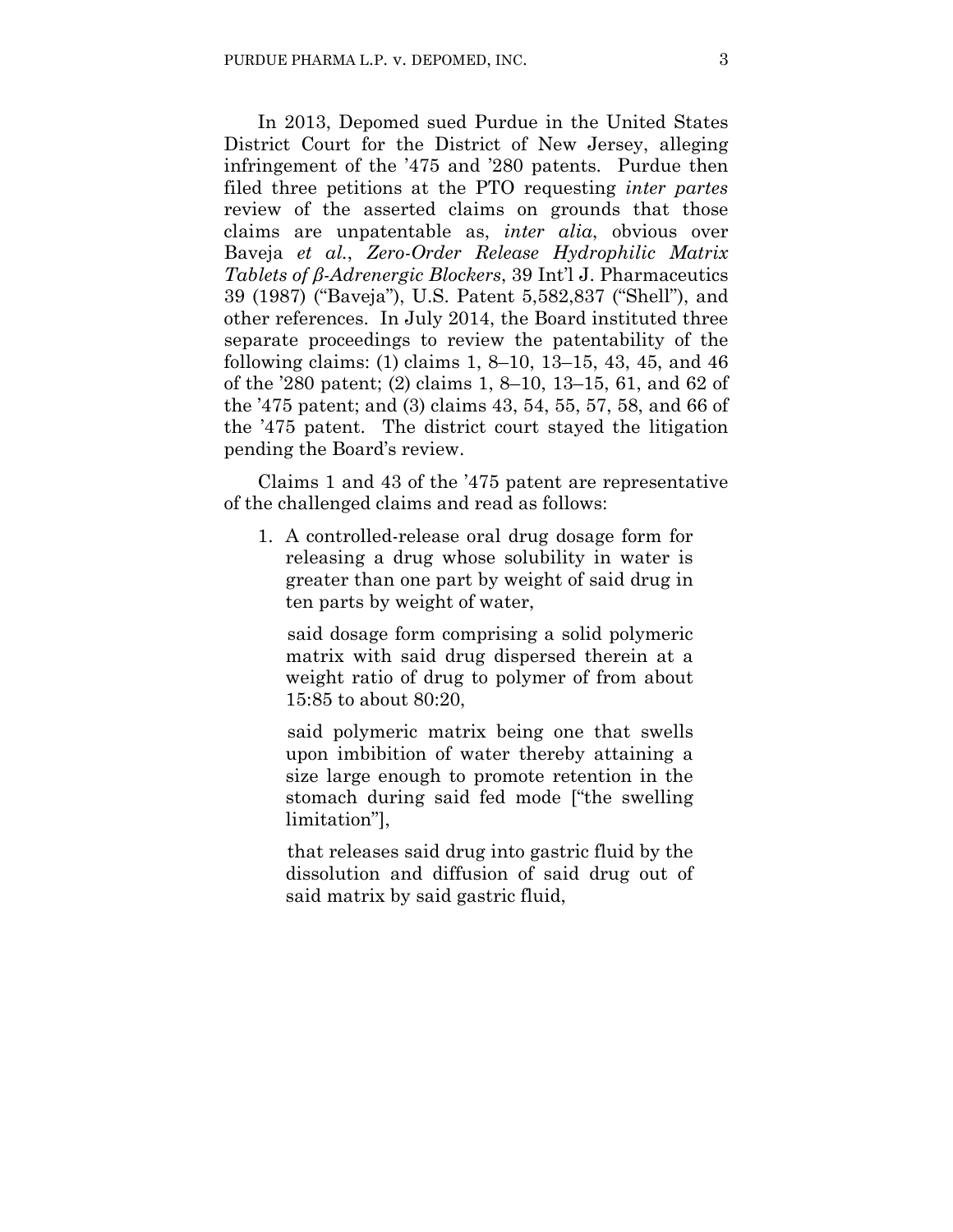that upon immersion in gastric fluid retains at least about 40% of said drug one hour after such immersion and releases substantially all of said drug within about eight hours after such immersion,

and that remains substantially intact until all of said drug is released ["the substantially intact limitation"].

43. A method of administering to a subject a drug that is therapeutic to said subject when absorbed in the stomach where said drug has at least one ionized group in the pH range 5 through 8,

said method comprising orally administering to said subject a dosage form of said drug while said subject is in a fed mode,

said dosage form comprising a solid polymeric matrix with said drug dispersed therein at a weight ratio of drug to polymer of from about 0.01:99.99 to about 80:20,

said polymeric matrix being one that:

(a) swells upon imbibition of gastric fluid to a size large enough to promote retention in the stomach during said fed mode ["the swelling limitation"],

(b) releases said drug into gastric fluid by the dissolving of said drug by said gastric fluid and either erosion of said matrix or diffusion of said dissolved drug out of said matrix,

(c) retains at least about 40% of said drug one hour after such immersion in gastric fluid,

(d) releases substantially all of said drug within about ten hours after such immersion, and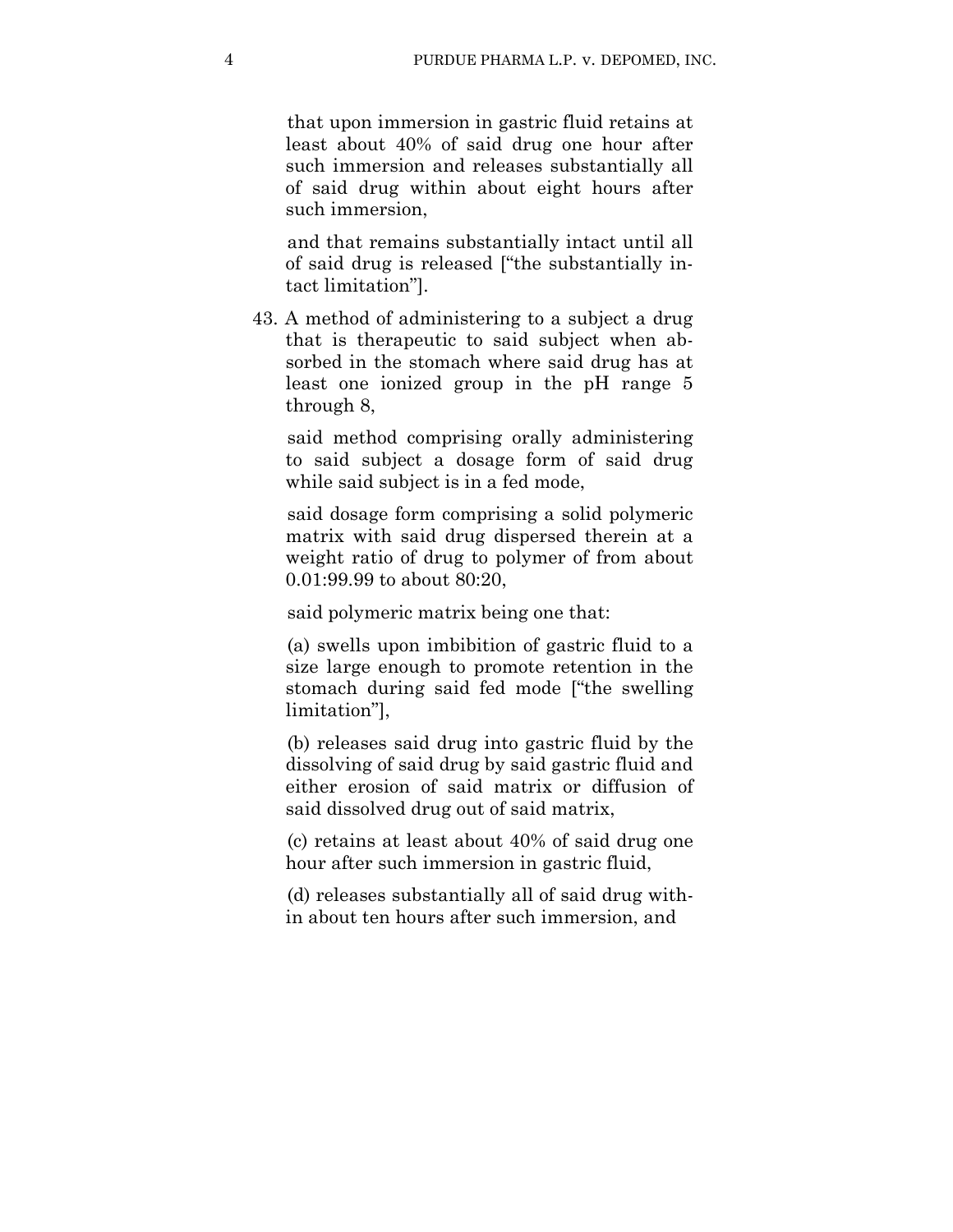(e) remains substantially intact until all of said drug is released ["the substantially intact limitation"],

thereby extending the release rate of said drug with time during said fed mode while releasing substantially all of said drug within said stomach where said drug is maintained in an acidic environment.

'475 patent col. 17 ll. 45–59, col. 25 ll. 39–64.

In July 2015, after briefing and a consolidated oral hearing, the Board issued three final written decisions with similar reasoning in relevant part, in which it concluded that Purdue failed to establish by a preponderance of the evidence that the challenged claims would have been obvious over the cited prior art.<sup>1</sup>

The Board found that Baveja discloses most of the limitations of independent claims 1 and 43 of the '475 and '280 patents, except for the "swelling" and "substantially intact" limitations. In so finding, the Board specifically rejected Depomed's argument that Baveja teaches away from the claimed invention. *Purdue I*, 2015 WL 4150832, at \*12; *Purdue II*, 2015 WL 4150833, at \*11; *Purdue III*, 2015 WL 4150834, at \*12. The Board next found that Shell discloses those limitations that are missing from Baveja. However, despite finding that the cited prior art teaches each limitation of claims 1 and 43 of both patents, *Purdue I*, 2015 WL 4150832, at \*14, \*20; *Purdue II*, 2015 WL 4150833, at \*13; *Purdue III*, 2015 WL 4150834, at \*14, the Board found that Purdue failed to establish a

1

<sup>1</sup> Among the instituted grounds, the Board also found that Purdue failed to prove that claims 43, 54, 55, 57, 58, and 66 of the '475 patent were anticipated by U.S. Patent 6,120,803. But that finding is not at issue in this appeal.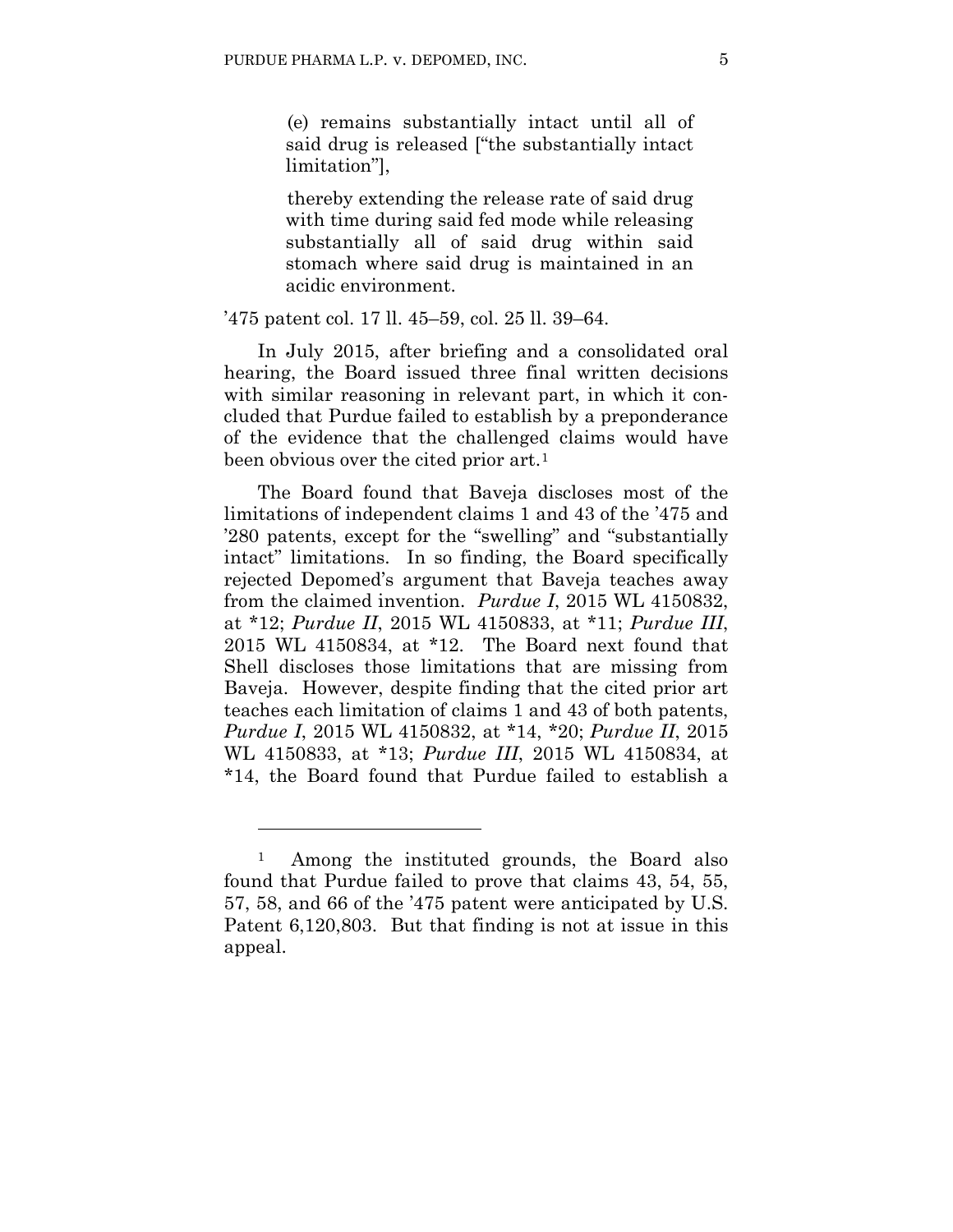reason to combine the prior art to achieve the claimed invention with a reasonable expectation of success, *Purdue I*, 2015 WL 4150832, at \*16, \*20; *Purdue II*, 2015 WL 4150833, at \*15; *Purdue III*, 2015 WL 4150834, at \*16.

Specifically, the Board found that, although Baveja and Shell may have interrelated teachings, Purdue failed to explain persuasively "how or why" a person of ordinary skill in the art would have combined the "swelling" and "substantially intact" features of the Shell formulation with the Baveja formulation. *Purdue I*, 2015 WL 4150832, at \*16; *Purdue II*, 2015 WL 4150833, at \*15; *Purdue III*, 2015 WL 4150834, at \*16. The Board also found that, to the extent that Purdue relied on the nature of the problem to be solved to supply a reason to combine the prior art, it improperly used hindsight by defining the problem with a recitation of the challenged claims.

Moreover, the Board found that Purdue failed to establish that a skilled artisan would have had a reasonable expectation of success to achieve the claimed invention. *Purdue I*, 2015 WL 4150832, at \*17, \*20; *Purdue II*, 2015 WL 4150833, at \*16; *Purdue III*, 2015 WL 4150834, at \*17. The Board considered expert testimony regarding the large number of variables in play when designing a drug formulation, as well as co-inventor Helm's testimony that it took her years of research to develop the claimed dosage form. The Board also noted that Purdue failed to address why one of ordinary skill in the art would have reasonably expected that modifying the Baveja formulation to incorporate the "swelling" and "substantially intact" features would not affect the other desired properties of the Baveja formulation, such as the drug release profile.

The Board therefore concluded that claims 1 and 43 of both patents were not shown to be unpatentable as obvious. For similar reasons, the Board concluded that Purdue failed to prove that the other challenged claims, which depend from either claim 1 or 43, would have been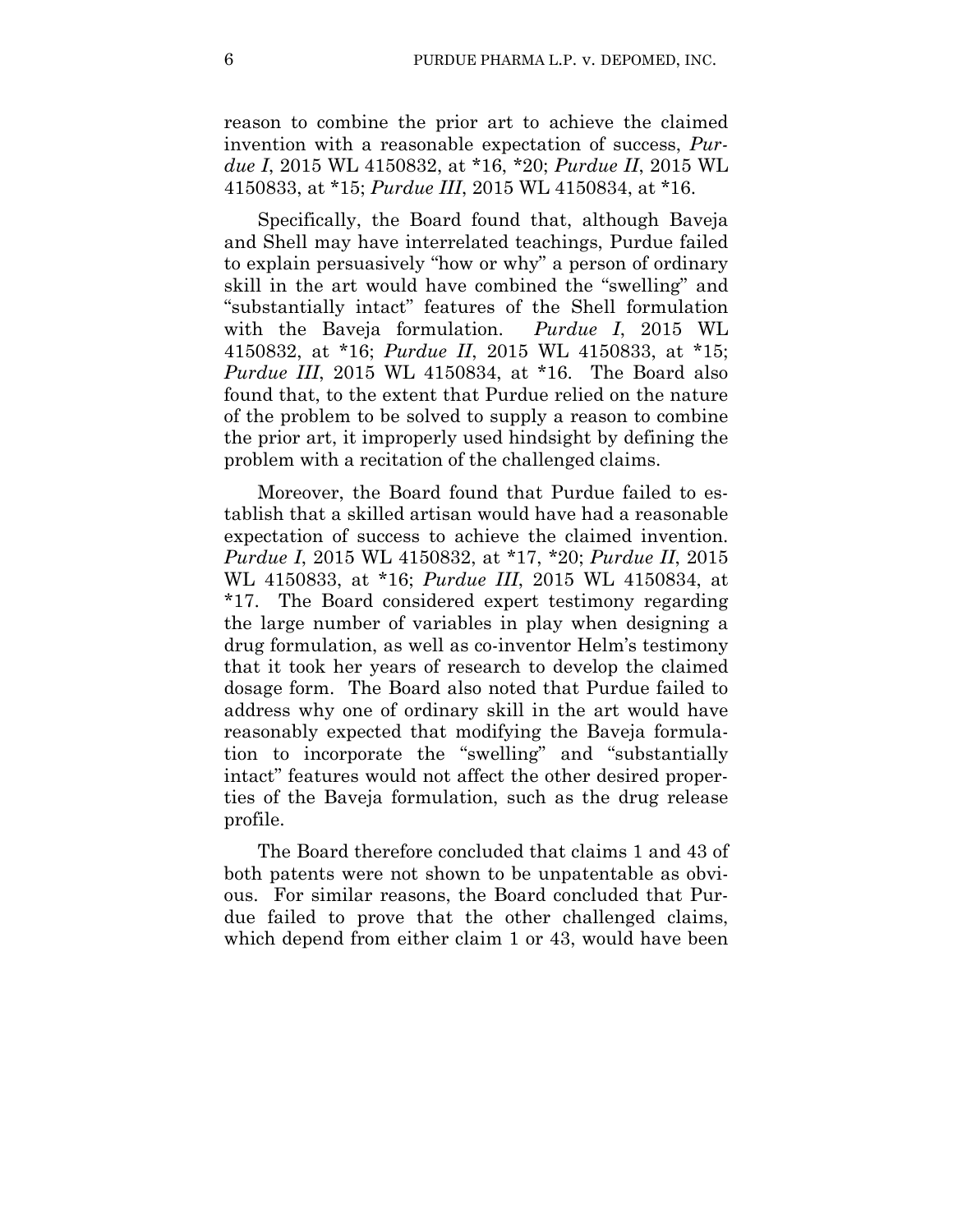obvious over the cited prior art, and therefore did not consider Depomed's evidence of secondary considerations.

Purdue timely appealed to this court. We have jurisdiction pursuant to 28 U.S.C.  $\S 1295(a)(4)(A)$ .

### **DISCUSSION**

We review the Board's legal determinations *de novo*, *In re Elsner*, 381 F.3d 1125, 1127 (Fed. Cir. 2004), and the Board's factual findings underlying those determinations for substantial evidence, *In re Gartside*, 203 F.3d 1305, 1316 (Fed. Cir. 2000). A finding is supported by substantial evidence if a reasonable mind might accept the evidence to support the finding. *Consol. Edison Co. v. NLRB*, 305 U.S. 197, 229 (1938).

A claim is unpatentable as obvious if the differences between the claimed subject matter and the prior art are such that the subject matter as a whole would have been obvious at the time of invention to a person having ordinary skill in the art. 35 U.S.C. § 103(a) (2006).2 Obviousness is a question of law premised on underlying issues of fact, including: (1) the scope and content of the prior art; (2) the level of ordinary skill in the pertinent art; (3) the differences between the claimed invention and the prior art; and (4) objective evidence, such as commercial success, long-felt need, and the failure of others. *KSR Int'l Co. v. Teleflex Inc.*, 550 U.S. 398, 427 (2007); *Graham v. John Deere Co.*, 383 U.S. 1, 17–18 (1966); *In re Baxter*, 678 F.3d 1357, 1361 (Fed. Cir. 2012). Similarly, the determinations of what a reference teaches and the existence of a reason to combine references are questions of

1

<sup>2</sup> Because the applications leading to the '475 and '280 patents were filed before March 16, 2013, the pre-Leahy-Smith America Invents Act version of § 103 applies in this appeal. *See* Pub. L. No. 112-29, § 3(n)(1), 125 Stat. 284, 293 (2011).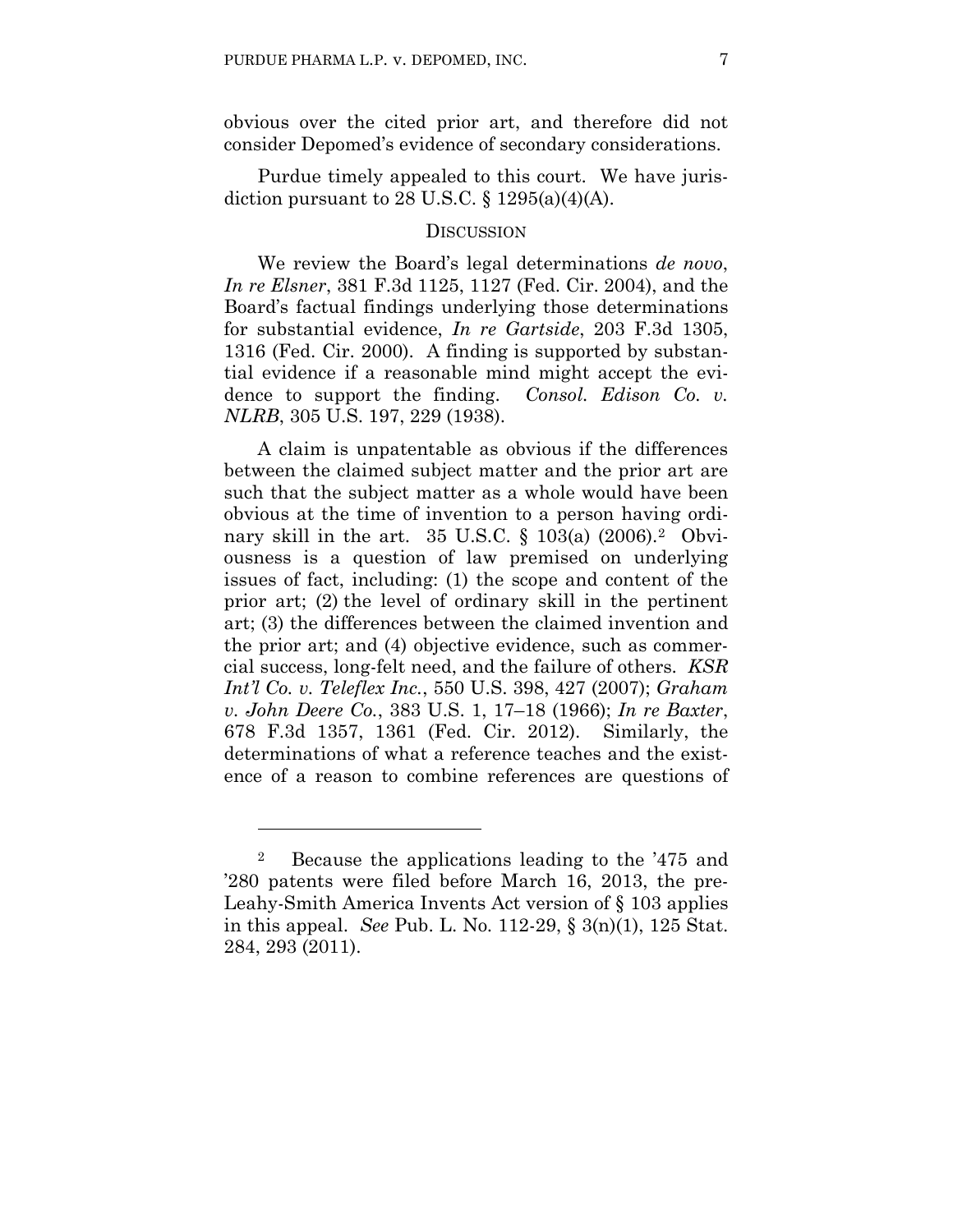fact. *In re Beattie*, 974 F.2d 1309, 1311 (Fed. Cir. 1992); *In re Hyon*, 679 F.3d 1363, 1365–66 (Fed. Cir. 2012). In an *inter partes* review proceeding, the petitioner bears the burden of proving a proposition of unpatentability by a preponderance of the evidence. 35 U.S.C. § 316(e).

Purdue argues that the Board erred by deviating from the Supreme Court's guidance in *KSR* that an obviousness analysis involves an expansive and flexible approach that accounts for the interrelated teachings of the prior art and the nature of the problem to be solved. Applied here, Purdue contends, those principles necessarily demonstrate how and why a skilled artisan would have had a reason to combine the interrelated teachings of Baveja and Shell, as both references teach similar controlled-release profiles of similar formulations with overlapping drug-to-polymer ratios. Purdue also argues that the problem to be solved provides a further reason to combine Baveja and Shell, for those references already solved the problem by teaching the drug release profile and other limitations of the challenged claims. Purdue maintains that its definition of the problem to be solved came directly from Shell, not from the challenged claims.

Depomed responds that the Board applied the correct legal standard in its obviousness analysis, recognizing that this case involves complex and unpredictable formulation technology. According to Depomed, a skilled artisan would not have had a reason to combine Baveja and Shell to make the claimed dosage form. Depomed asserts that Baveja teaches away from the non-zero-order drug release profiles shown in Figures 1 and 2, on which Purdue relies, by characterizing them as a "major disadvantage." J.A. 1805. Depomed contends that Purdue's generic and conclusory statements of interrelated teachings of the prior art are indicative of the fact that Purdue presented no credible evidence on a motivation to combine the prior art. Depomed responds, moreover, that Purdue improperly relied on hindsight to formulate the problem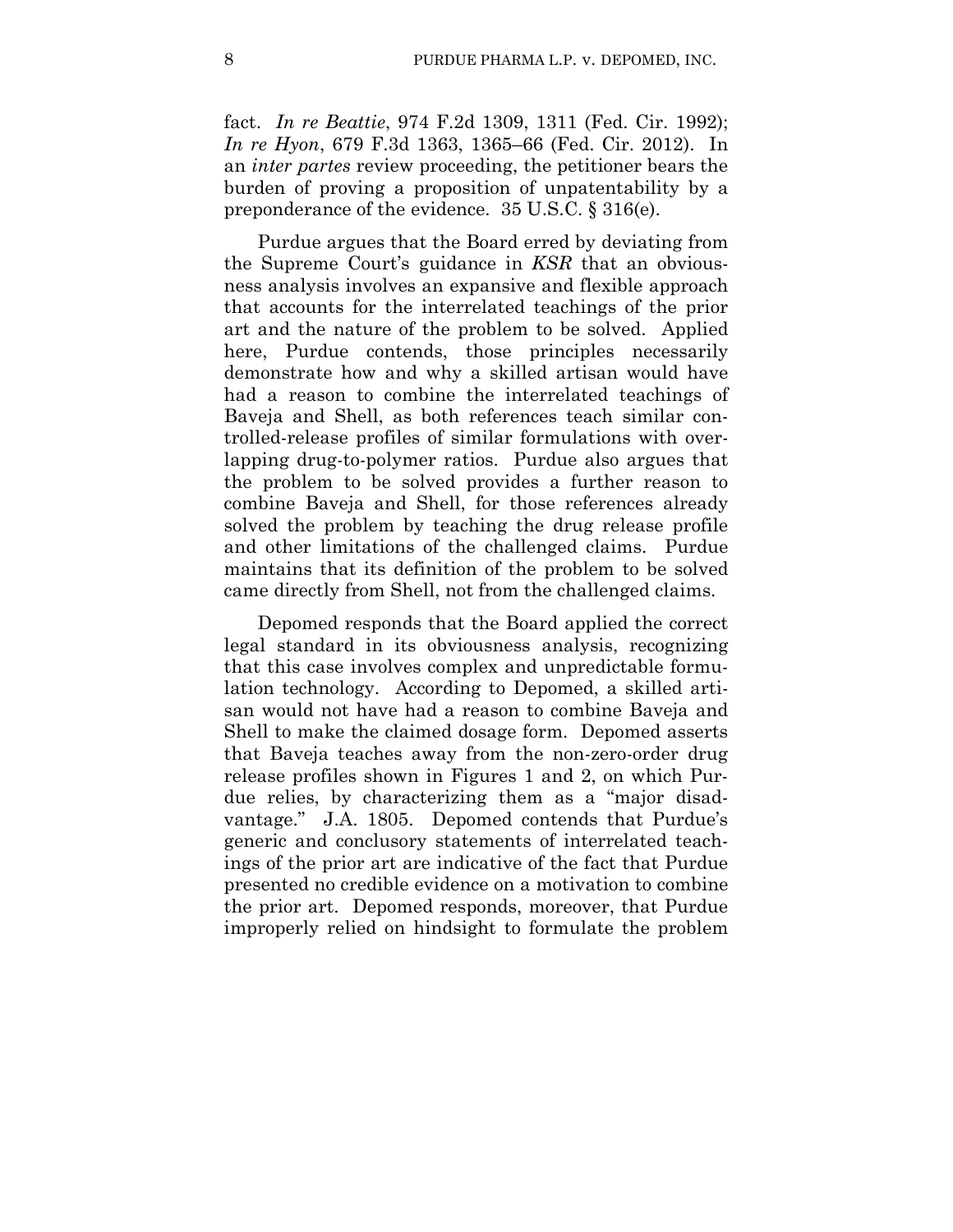to be solved, which cannot be derived from Shell because Shell focuses on drugs of limited solubility and only depicts drug release profiles up to seven hours.

Purdue additionally argues that Baveja and Shell demonstrate actual success, far more than a reasonable expectation of success, and that the Board overlooked the evidence that Baveja discloses actual dosage forms having the claimed drug release profiles and that Shell provides clear direction as to which parameters are critical. According to Purdue, the Board improperly relied on the testimony of co-inventor Helm, who admitted that she was not aware of the cited references, as well as the testimony of Depomed's expert Hopfenberg because that testimony was divorced from the explicit teachings of Baveja and Shell.

Depomed responds that Baveja and Shell do not establish a reasonable expectation of success, and that both parties' experts testified that there were numerous variables affecting controlled-release formulations. Depomed argues that changing any one of those variables could significantly affect the drug release profile. Depomed also responds that Helm is more than qualified to offer testimony as one of ordinary skill in the art, and that Hopfenberg's opinion was properly based on his review of the prior art. Depomed emphasizes that the claimed invention was the product of testing different combinations of polymers and drugs through years of research.

We agree with Depomed that the Board applied the correct legal standard in its obviousness analysis and that substantial evidence supports its finding that Purdue failed to establish that a person of ordinary skill in the art would have had a reason to combine Baveja and Shell to pursue the claimed invention with a reasonable expectation of success. As the petitioner before the Board in an *inter partes* review proceeding, Purdue bore the burden of establishing obviousness of the challenged claims by a preponderance of the evidence. 35 U.S.C. § 316(e). The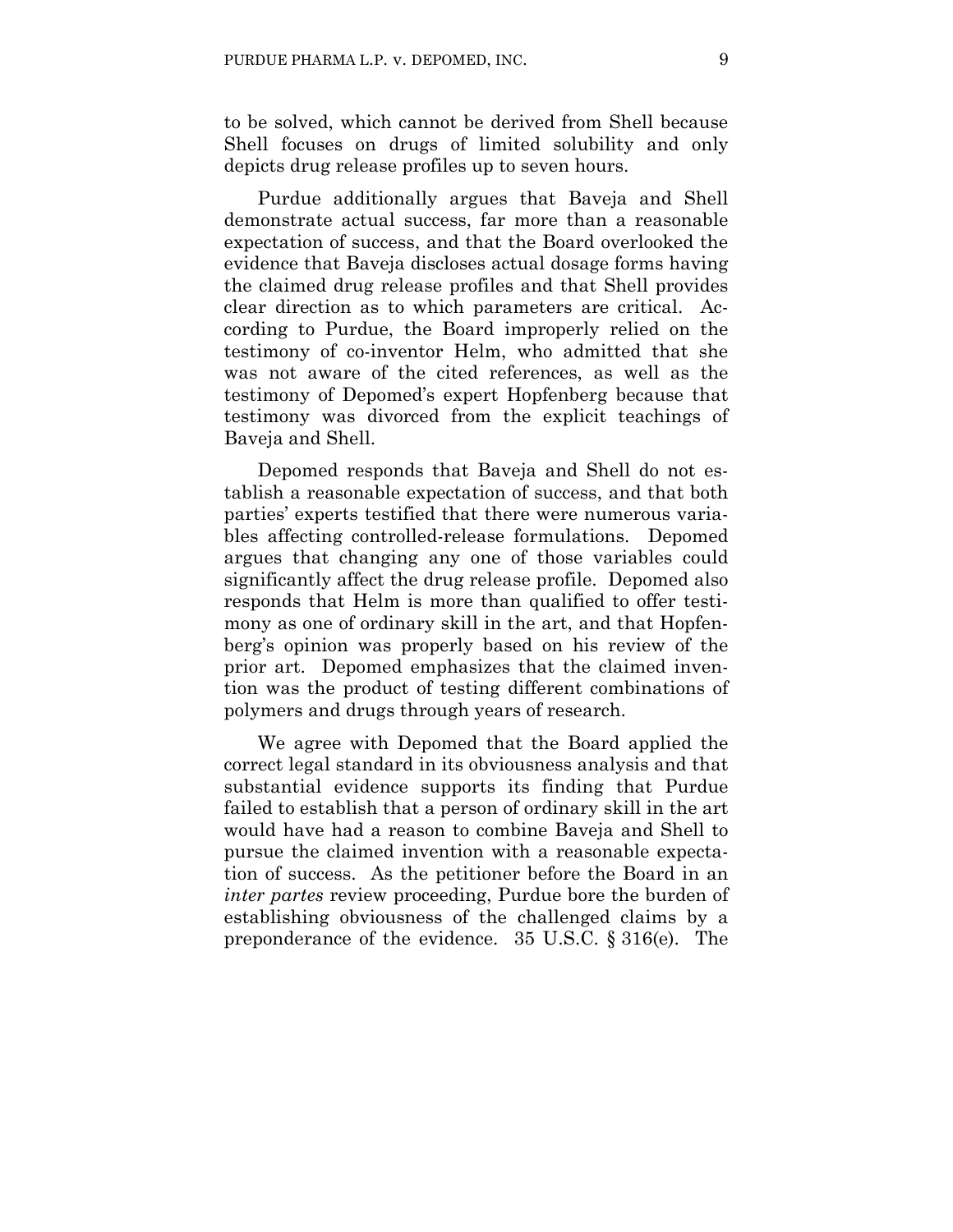Board did not err in finding that Purdue failed to satisfy that burden.

The record shows that the Board correctly determined that each limitation of the challenged independent claims was known in the art, as evidenced by the teachings of Baveja and Shell. In particular, the Board correctly found that Baveja teaches almost all of the limitations of claims 1 and 43 of the '475 and '280 patents, and that Shell teaches the "swelling" and "substantially intact" limitations not otherwise disclosed in Baveja.

Moreover, substantial evidence supports the Board's finding that Baveja does not teach away from the claimed dosage form. Although Baveja expresses a preference for oral dosage forms that exhibit a zero-order release profile over those that do not, that preference does not amount to teaching away from dosages forms with a non-zero-order release profile. *See In re Mouttet*, 686 F.3d 1322, 1334 (Fed. Cir. 2012) ("[J]ust because better alternatives exist in the prior art does not mean that an inferior combination is inapt for obviousness purposes.").

Nevertheless, the Board correctly recognized that "a patent . . . is not proved obvious merely by demonstrating that each of its elements was, independently, known in the prior art." *KSR*, 550 U.S. at 418. Indeed, it remains "important to identify a *reason* that would have prompted a person of ordinary skill in the relevant field to combine the elements *in the way* the claimed new invention does." *Id.* (emphases added). As the Board correctly recognized, one may look to "interrelated teachings" of multiple references, *id.*, or a "problem known in the field of endeavor," *id.* at 420, to determine whether there was an "apparent reason" to combine the prior art teachings "in the fashion claimed by the patent at issue," *id.* at 418.

Although the obviousness analysis may not be confined by any formalistic test, or by overemphasis on the explicit teachings of prior art publications, a petitioner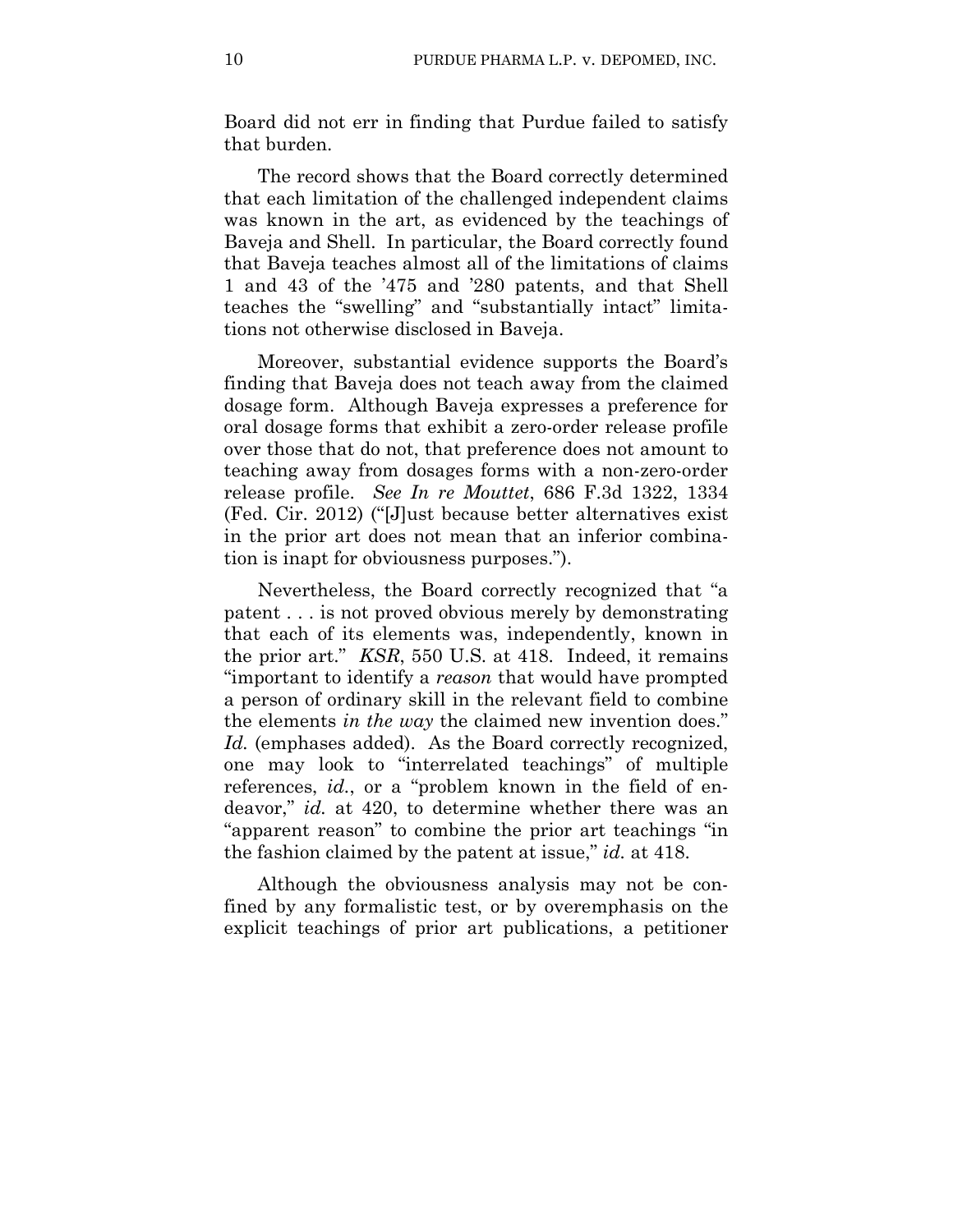must nevertheless make a sufficient showing that is more than "mere conclusory statements," to establish a reason that would have prompted a skilled artisan to combine the prior art teachings in the way of the claimed invention. *Id.* at 418–19. As we have explained, a patent challenger must demonstrate that a skilled artisan would have had reason to combine the teachings of the prior art references to achieve the claimed invention, and that the skilled artisan would have had a reasonable expectation of success from doing so. *See PAR Pharm., Inc. v. TWI Pharm., Inc.*, 773 F.3d 1186, 1193 (Fed. Cir. 2014).

Here, the Board found that Purdue failed to sufficiently show that a skilled artisan would have had a reason to combine the teachings of Baveja and Shell to achieve the claimed invention. That determination is supported by substantial evidence, which we must uphold, rather than revisit *de novo*. The record shows that Purdue presented limited evidence of a reason to combine the teachings of Baveja and Shell. *E.g.*, J.A. 1956–62, 1985–86 (¶¶ 127– 28, 131–33, 193–94); Appellant's Br. 38–39. Its expert opined generally on the interrelated teachings of those references, but did not explain in sufficient detail how or why a skilled artisan would have been motivated to combine the "swelling" and "substantially intact" features of the Shell formulation with the Baveja formulation to attain the claimed dosage form.

Moreover, to the extent that Purdue relies on the problem to be solved to supply the reason to combine the prior art, it failed to demonstrate to the Board that the problem was known in the art or that Purdue's formulation of the problem was derived directly from the prior art, rather than from the challenged claims. The Board therefore did not err in finding that Purdue improperly relied on hindsight in formulating the problem to be solved. *Insite Vision Inc. v. Sandoz, Inc.*, 783 F.3d 853, 859 (Fed. Cir. 2015) ("Defining the problem in terms of its